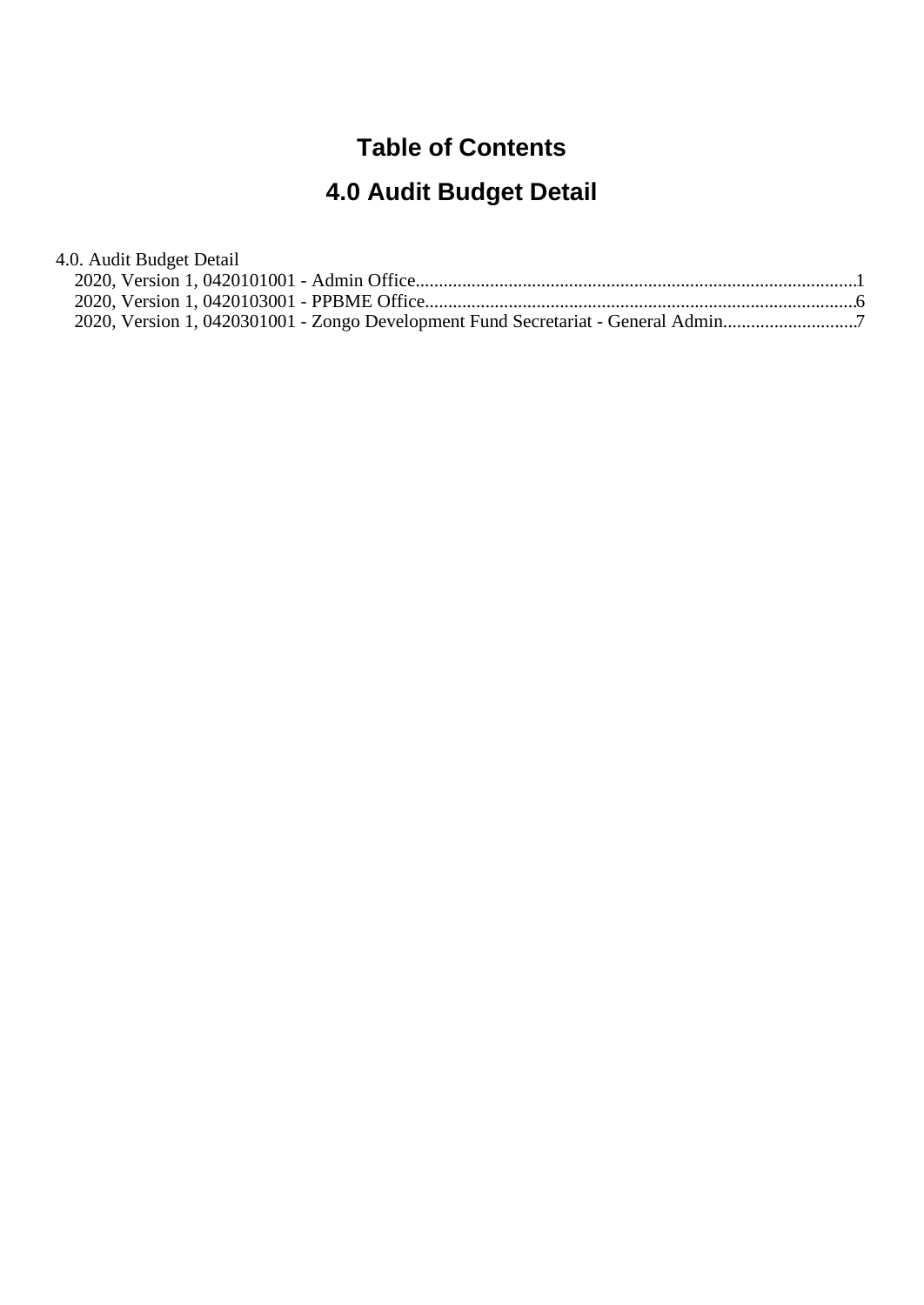<span id="page-1-0"></span>

| 0420101001 - Admin Office                                       | 13,622,439 |
|-----------------------------------------------------------------|------------|
| 11001 - Central GoG & CF                                        | 13,622,439 |
| 320101 - 10.1 Achieve income growth of bottom 40% of population | 5,298,000  |
| 04201 - P1. Management and Administration                       | 5,298,000  |
| 04201001 - SP1.1 General Administration and Finance             | 2,471,600  |
| <b>Unspecified Project</b>                                      | 2,471,600  |
| 085101 - Internal management of the organisation                | 2,471,600  |
| 22101 - Materials and Office Consumables                        | 505,000    |
| 2210101 - Printed Material and Stationery                       | 200,000    |
| 2210102 - Office Facilities, Supplies and Accessories           | 75,000     |
| 2210103 - Refreshment Items                                     | 110,000    |
| 2210104 - Medical Supplies                                      | 10,000     |
| 2210107 - Electrical Accessories                                | 15,000     |
| 2210111 - Other Office Materials and Consumables                | 80,000     |
| 2210118 - Sports, Recreational and Cultural Materials           | 10,000     |
| 2210119 - Household Items                                       | 5,000      |
| 22102 - Utilities                                               | 210,000    |
| 2210201 - Electricity charges                                   | 50,000     |
| 2210202 - Water                                                 | 40,000     |
| 2210203 - Telecommunications                                    | 100,000    |
| 2210204 - Postal Charges                                        | 10,000     |
| 2210205 - Sanitation Charges                                    | 10,000     |
| 22103 - General Cleaning                                        | 10,000     |
| 2210301 - Cleaning Materials                                    | 10,000     |
| 22105 - Travel and Transport                                    | 1,586,600  |
| 2210502 - Maintenance and Repairs - Official Vehicles           | 150,000    |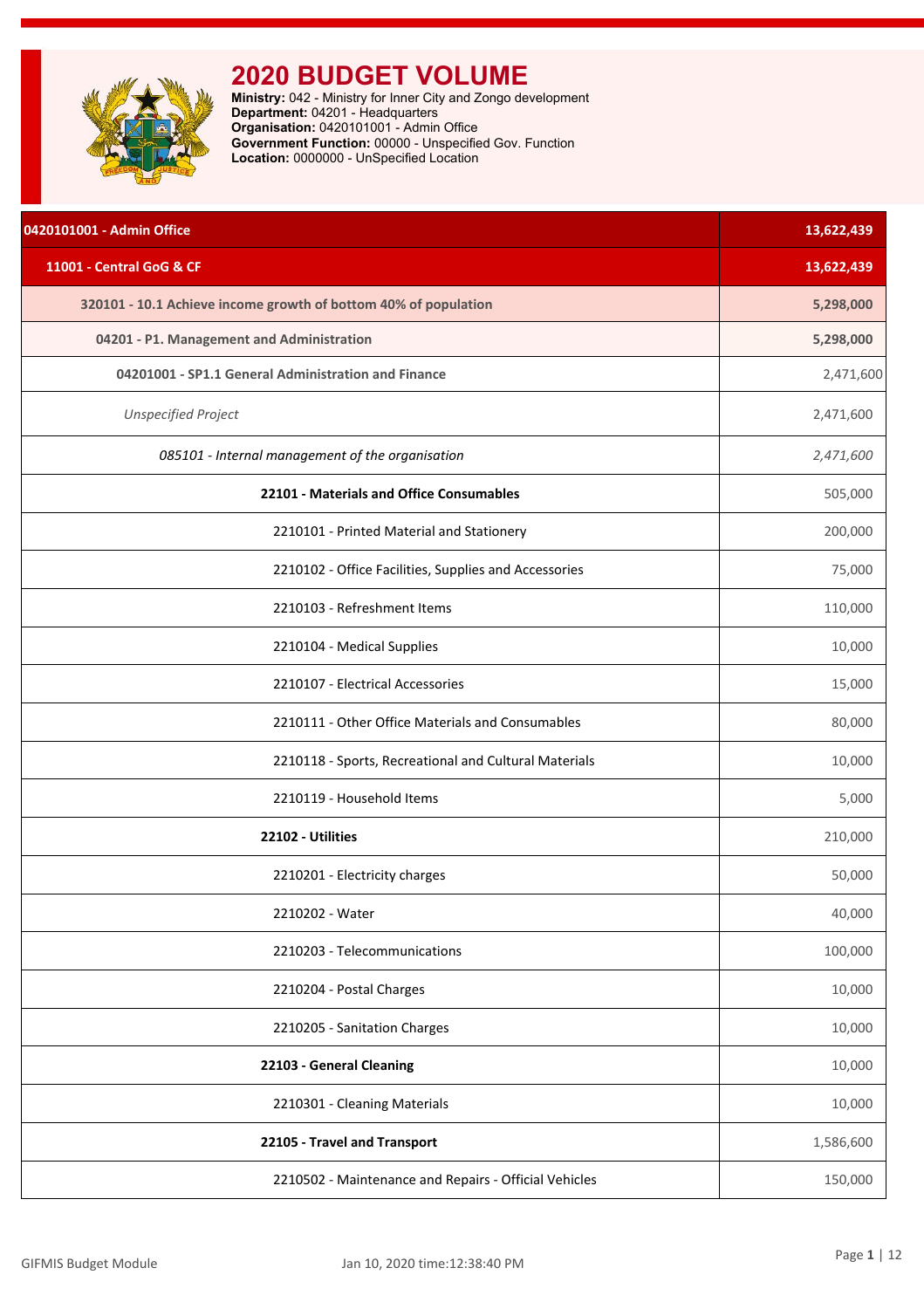

| 2210503 - Fuel and Lubricants - Official Vehicles                   | 1,203,000 |
|---------------------------------------------------------------------|-----------|
| 2210505 - Running Cost - Official Vehicles                          | 91,600    |
| 2210511 - Local travel cost                                         | 42,000    |
| 2210515 - Foreign Travel Cost and Expenses                          | 100,000   |
| 22106 - Repairs and Maintenance                                     | 10,000    |
| 2210604 - Maintenance of Furniture and Fixtures                     | 10,000    |
| 22107 - Training, Seminar and Conference Cost                       | 150,000   |
| 2210702 - Seminars/Conferences/Workshops/Meetings Expenses - Foreig | 100,000   |
| 2210710 - Staff Development                                         | 50,000    |
| 04201003 - SP1.3 Human Resource                                     | 200,000   |
| <b>Unspecified Project</b>                                          | 200,000   |
| 085203 - Scheme of Service                                          | 50,000    |
| 22107 - Training, Seminar and Conference Cost                       | 50,000    |
| 2210710 - Staff Development                                         | 50,000    |
| 085204 - Recruitment, Placement and Promotions                      | 70,000    |
| 22107 - Training, Seminar and Conference Cost                       | 70,000    |
| 2210702 - Seminars/Conferences/Workshops/Meetings Expenses - Foreig | 30,000    |
| 2210710 - Staff Development                                         | 40,000    |
| 085206 - Manpower Skills Development                                | 80,000    |
| 22107 - Training, Seminar and Conference Cost                       | 80,000    |
| 2210709 - Seminars/Conferences/Workshops - Domestic                 | 80,000    |
| 04201004 - SP1.4 Research, Statistics And Information Management    | 2,626,400 |
| <b>Unspecified Project</b>                                          | 2,626,400 |
| 085801 - Research and Development                                   | 31,400    |
| 22107 - Training, Seminar and Conference Cost                       | 31,400    |
| 2210711 - Public Education and Sensitization                        | 31,400    |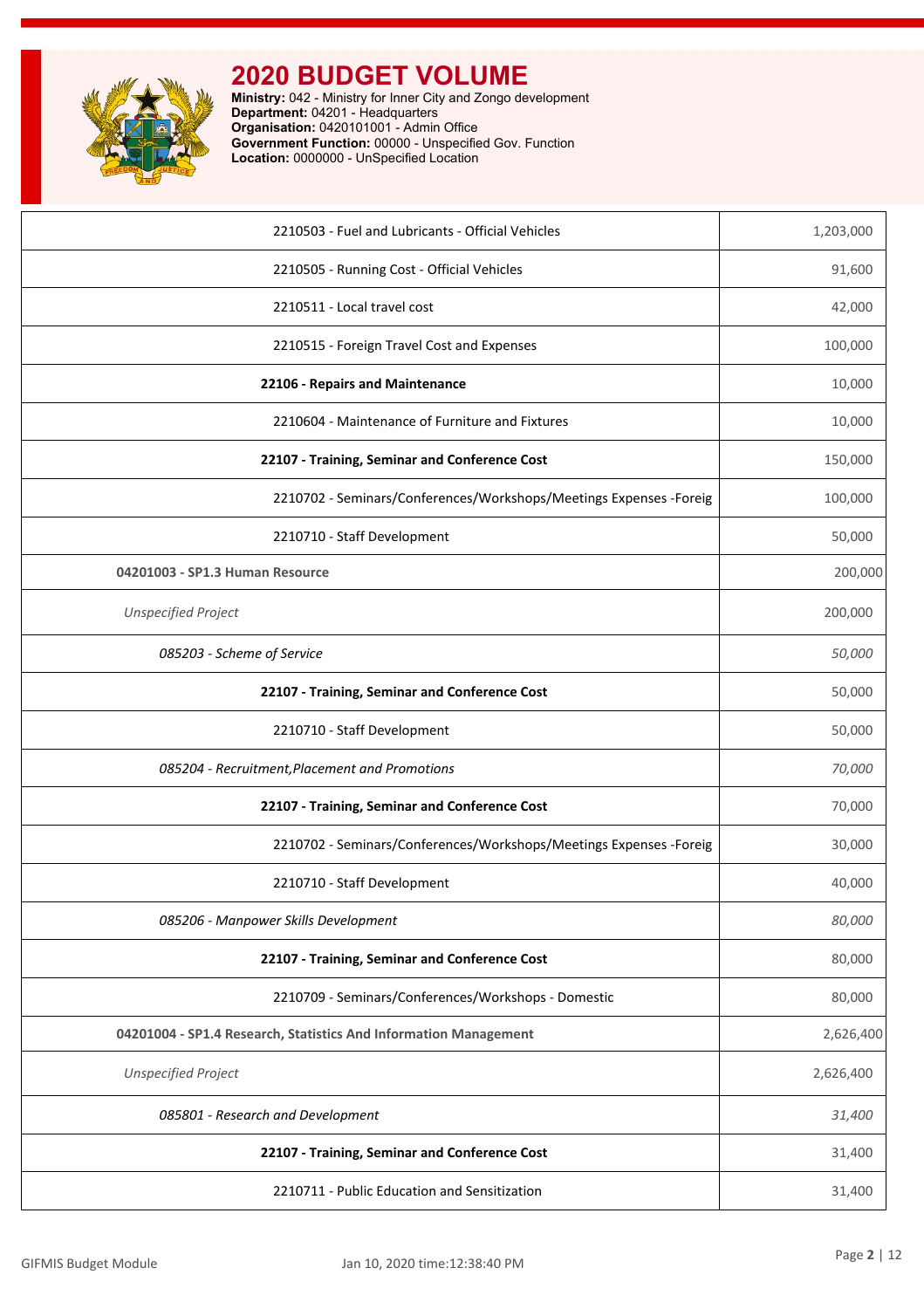

| 085802 - Development and Management of Database                        | 2,595,000 |
|------------------------------------------------------------------------|-----------|
| 22101 - Materials and Office Consumables                               | 70,000    |
| 2210117 - Teaching and Learning Materials                              | 70,000    |
| 22107 - Training, Seminar and Conference Cost                          | 525,000   |
| 2210709 - Seminars/Conferences/Workshops - Domestic                    | 25,000    |
| 2210711 - Public Education and Sensitization                           | 500,000   |
| 22108 - Consultancy Expenses                                           | 2,000,000 |
| 2210801 - Local Consultants Fees                                       | 1,500,000 |
| 2210805 - Consultants Materials and Consumables                        | 500,000   |
| 320102 - 10.3 Ensure equality by eliminating inequality laws           | 6,938,000 |
| 04201 - P1. Management and Administration                              | 6,938,000 |
| 04201002 - SP1.2 Policy Planning, Budgeting, Monitoring and Evaluation | 6,938,000 |
| <b>Unspecified Project</b>                                             | 6,938,000 |
| 085601 - Planning and Policy Formulation                               | 279,000   |
| 22107 - Training, Seminar and Conference Cost                          | 79,000    |
| 2210709 - Seminars/Conferences/Workshops - Domestic                    | 79,000    |
| 22108 - Consultancy Expenses                                           | 200,000   |
| 2210801 - Local Consultants Fees                                       | 100,000   |
| 2210802 - External Consultants Fees                                    | 100,000   |
| 085603 - Policies and Programme Review Activities                      | 1,510,000 |
| 22104 - Rentals/Lease                                                  | 40,000    |
| 2210404 - Hotel Accommodations                                         | 40,000    |
| 22105 - Travel and Transport                                           | 60,000    |
| 2210510 - Other Night allowances                                       | 30,000    |
| 2210511 - Local travel cost                                            | 30,000    |
| 22106 - Repairs and Maintenance                                        | 800,000   |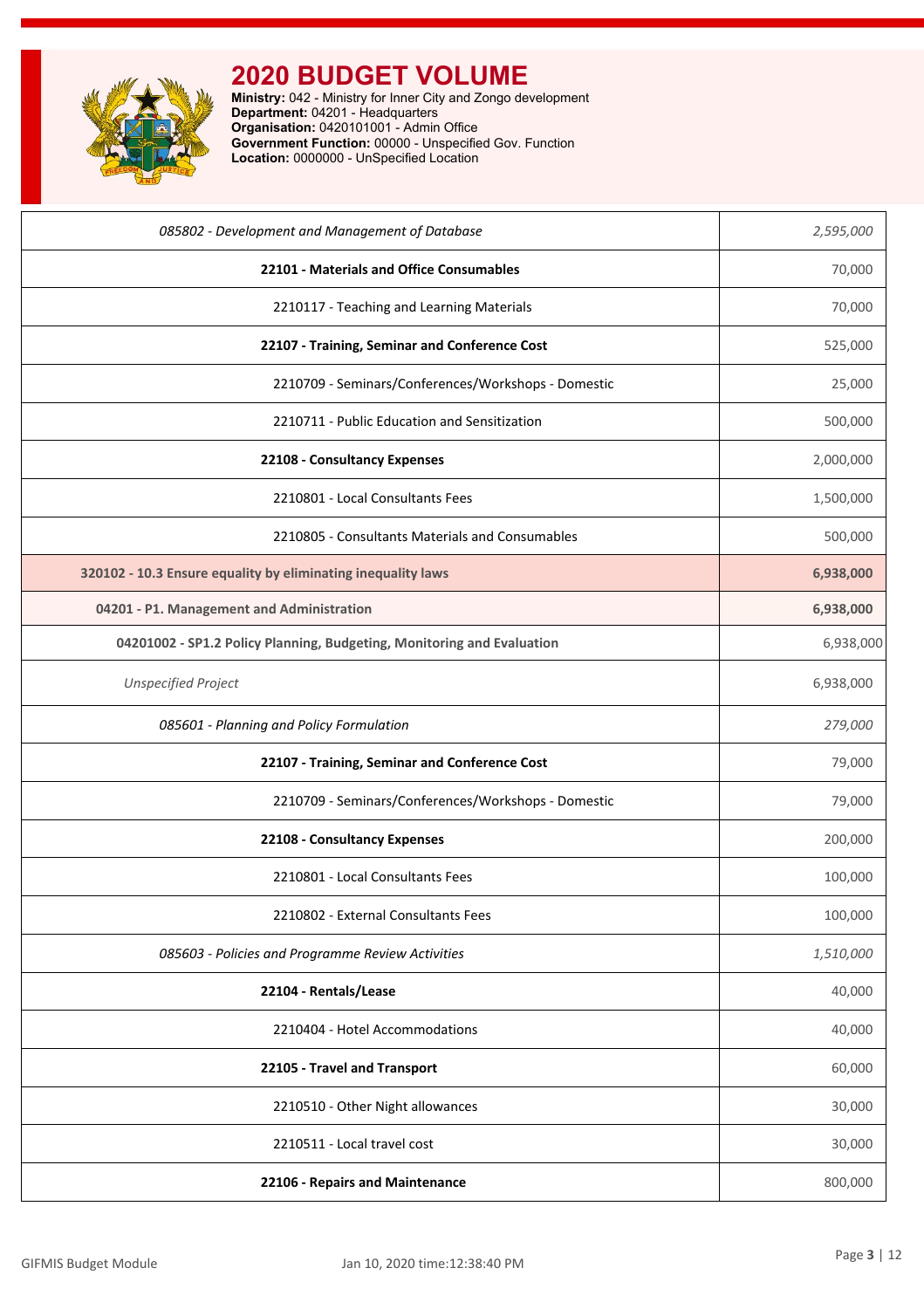

| 2210610 - Maintenance of Drains                                      | 500,000   |
|----------------------------------------------------------------------|-----------|
| 2210612 - Maintenance of Public Toilet/Urinals/Bath houses           | 300,000   |
| 22107 - Training, Seminar and Conference Cost                        | 500,000   |
| 2210711 - Public Education and Sensitization                         | 500,000   |
| 22108 - Consultancy Expenses                                         | 110,000   |
| 2210801 - Local Consultants Fees                                     | 10,000    |
| 2210802 - External Consultants Fees                                  | 100,000   |
| 085701 - Management and Monitoring Policies, Programmes and Projects | 2,149,000 |
| 22105 - Travel and Transport                                         | 489,000   |
| 2210511 - Local travel cost                                          | 489,000   |
| 22106 - Repairs and Maintenance                                      | 1,660,000 |
| 2210607 - Repairs of Schools/Colleges                                | 1,500,000 |
| 2210615 - Recreational Parks                                         | 160,000   |
| 085702 - Evaluaion and Impact Assesment Activities                   | 3,000,000 |
| 22105 - Travel and Transport                                         | 100,000   |
| 2210513 - Local Hotel Accommodation                                  | 100,000   |
| 22107 - Training, Seminar and Conference Cost                        | 1,400,000 |
| 2210704 - Hire of Venue                                              | 1,000,000 |
| 2210705 - Hotel Accommodation                                        | 200,000   |
| 2210708 - Refreshments                                               | 200,000   |
| 22108 - Consultancy Expenses                                         | 1,500,000 |
| 2210801 - Local Consultants Fees                                     | 1,500,000 |
| <b>Unspecified Policy</b>                                            | 1,386,439 |
| 04201 - P1. Management and Administration                            | 1,386,439 |
| 04201001 - SP1.1 General Administration and Finance                  | 1,386,439 |
| <b>Unspecified Project</b>                                           | 1,386,439 |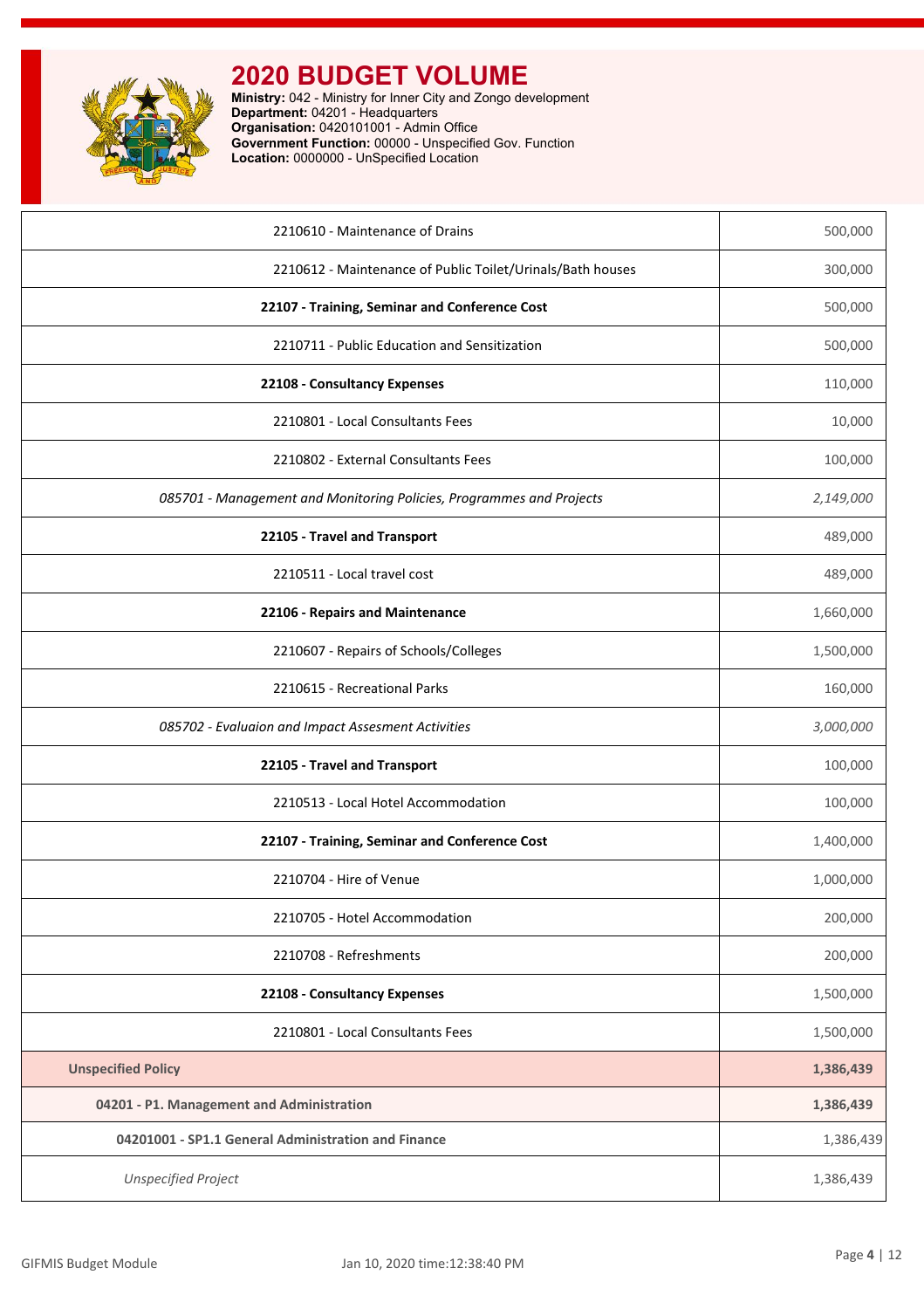

| <b>Unspecified Operations</b>                         | 1,386,439 |
|-------------------------------------------------------|-----------|
| 2111001 - Established Post                            | 631,439   |
| 21112 - Other Allowances                              | 755,000   |
| 2111203 - Car Maintenance Allowance                   | 20,000    |
| 2111221 - Training Allowance                          | 50,000    |
| 2111223 - Basic PE Related Allowances                 | 50,000    |
| 2111225 - Boards / Committees / Commissions Allownace | 200,000   |
| 2111227 - Clothing Allowance                          | 10,000    |
| 2111233 - Entertainment Allowance                     | 10,000    |
| 2111238 - Overtime Allowance                          | 60,000    |
| 2111242 - Travel Allowance                            | 150,000   |
| 2111245 - Domestic Servants Allowance                 | 5,000     |
| 2111248 - Special Allowance/Honorarium                | 200,000   |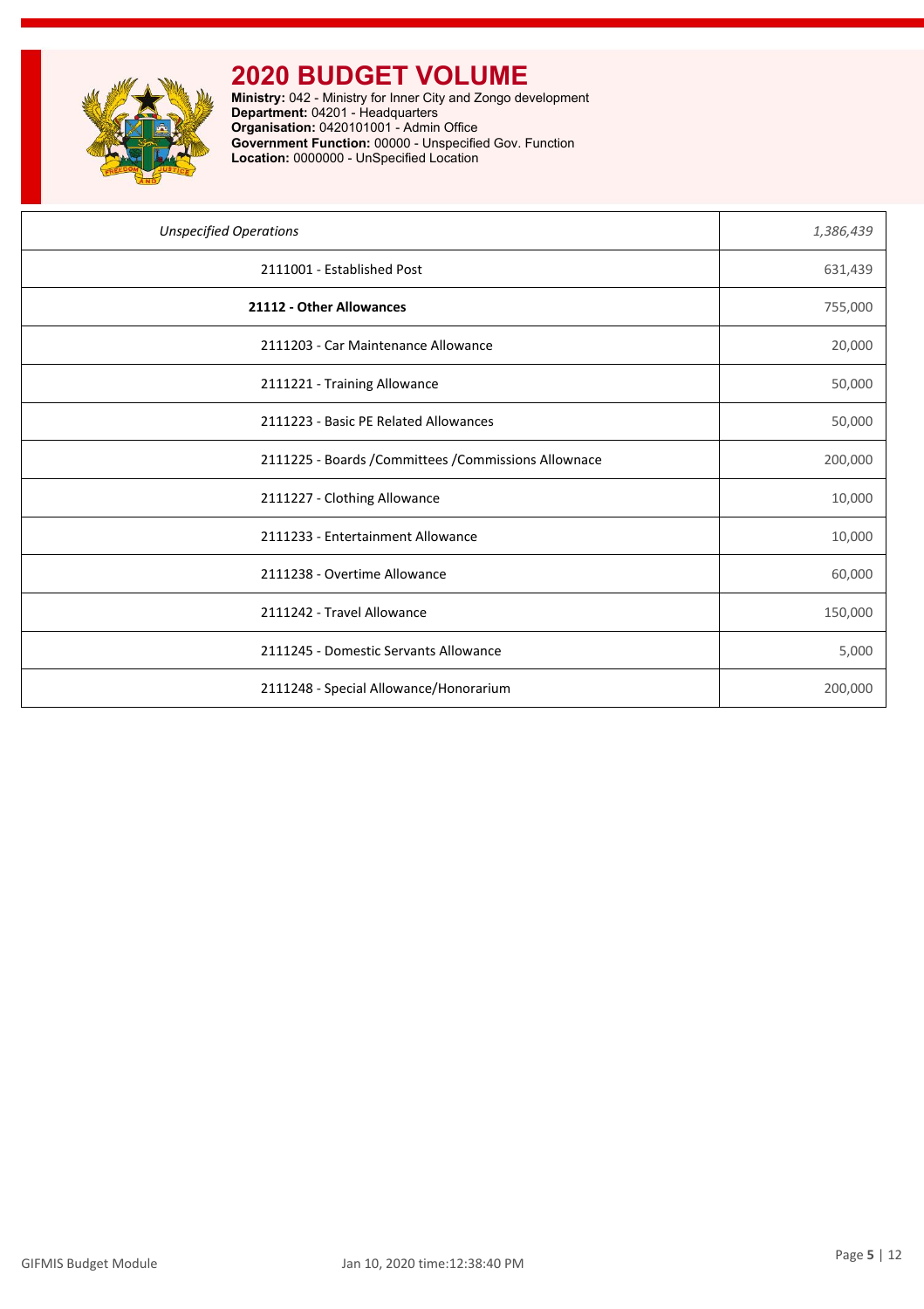<span id="page-6-0"></span>

| 0420103001 - PPBME Office                                       | 2,000 |
|-----------------------------------------------------------------|-------|
| 11001 - Central GoG & CF                                        | 2,000 |
| 320101 - 10.1 Achieve income growth of bottom 40% of population | 2,000 |
| 04202 - P2. Inner-City and Zongo Development                    | 2,000 |
| 04202001 - 2.1 Zongo Infrastructure Development                 | 2,000 |
| <b>Unspecified Project</b>                                      | 2,000 |
| 001018 - Inner Cities and Zongo Development                     | 2,000 |
| 22101 - Materials and Office Consumables                        | 2,000 |
| 2210101 - Printed Material and Stationer                        | 2,000 |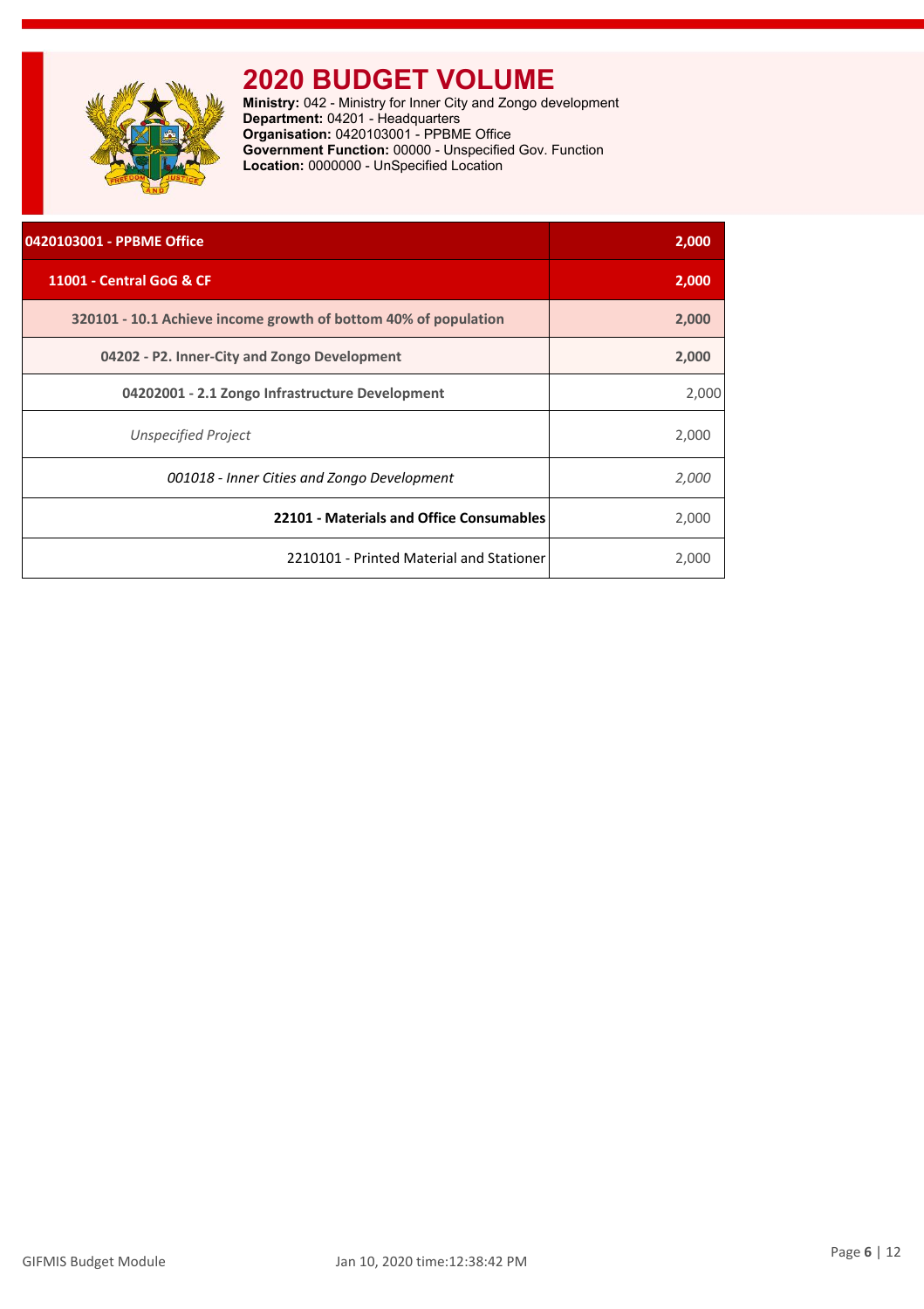<span id="page-7-0"></span>

| 0420301001 - Zongo Development Fund Secretariat - General Admin | 92,500,000 |
|-----------------------------------------------------------------|------------|
| 11001 - Central GoG & CF                                        | 92,500,000 |
| 320101 - 10.1 Achieve income growth of bottom 40% of population | 72,888,000 |
| 04201 - P1. Management and Administration                       | 72,888,000 |
| 04201001 - SP1.1 General Administration and Finance             | 43,183,000 |
| <b>Unspecified Project</b>                                      | 43,183,000 |
| 085101 - Internal management of the organisation                | 43,183,000 |
| 22101 - Materials and Office Consumables                        | 22,956,600 |
| 2210101 - Printed Material and Stationery                       | 2,400,000  |
| 2210102 - Office Facilities, Supplies and Accessories           | 600,000    |
| 2210103 - Refreshment Items                                     | 220,000    |
| 2210111 - Other Office Materials and Consumables                | 640,000    |
| 2210117 - Teaching and Learning Materials                       | 19,036,600 |
| 2210118 - Sports, Recreational and Cultural Materials           | 40,000     |
| 2210119 - Household Items                                       | 20,000     |
| 22102 - Utilities                                               | 1,660,000  |
| 2210201 - Electricity charges                                   | 420,000    |
| 2210202 - Water                                                 | 160,000    |
| 2210203 - Telecommunications                                    | 1,000,000  |
| 2210204 - Postal Charges                                        | 40,000     |
| 2210205 - Sanitation Charges                                    | 40,000     |
| 22103 - General Cleaning                                        | 280,000    |
| 2210301 - Cleaning Materials                                    | 40,000     |
| 2210302 - Contract Cleaning Service Charges                     | 240,000    |
| 22104 - Rentals/Lease                                           | 6,480,000  |
| 2210401 - Office Accommodations                                 | 1,920,000  |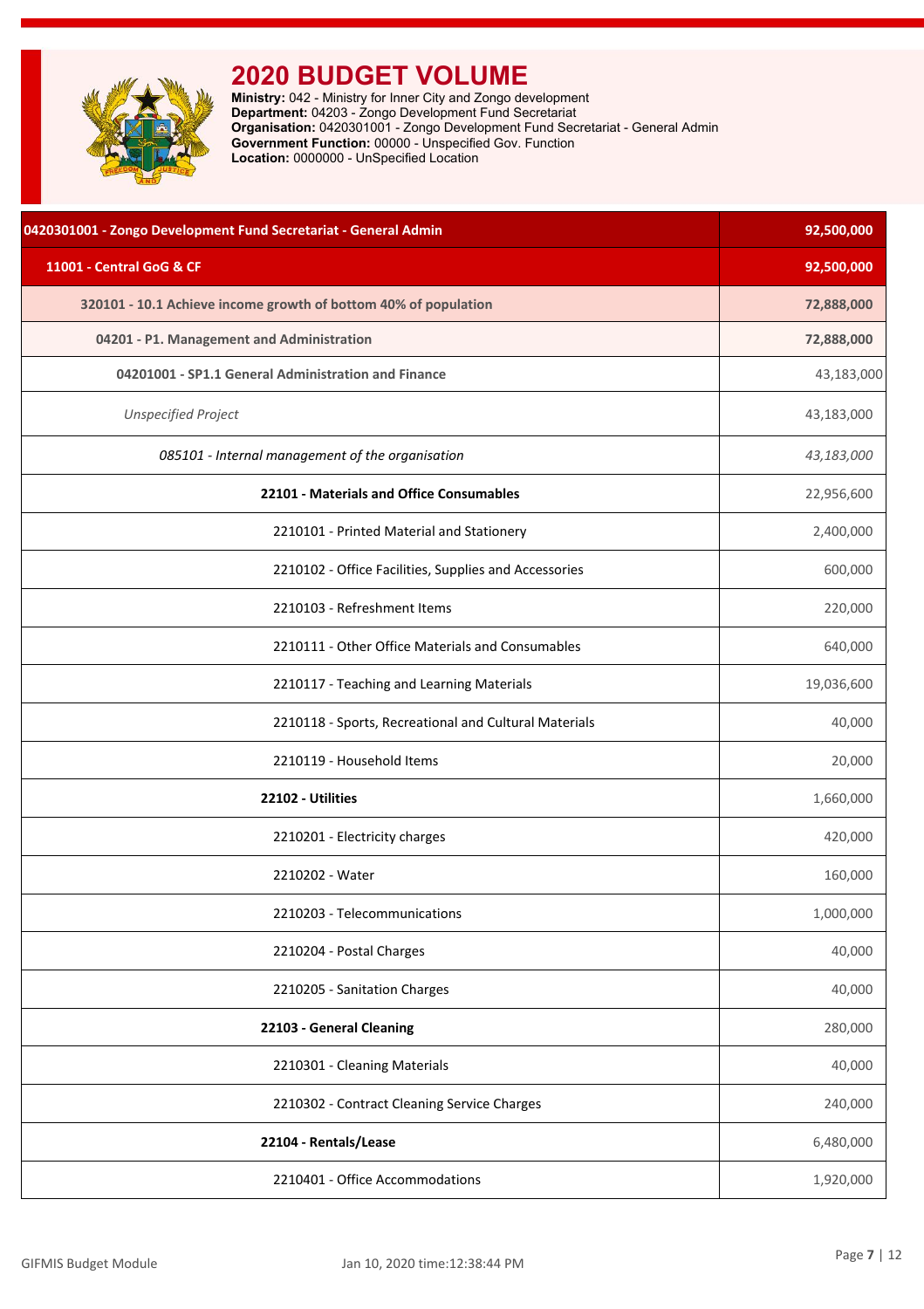

| 2210404 - Hotel Accommodations                                         | 400,000    |
|------------------------------------------------------------------------|------------|
| 2210405 - Rental of Land and Buildings                                 | 4,000,000  |
| 2210406 - Rental of Vehicles                                           | 80,000     |
| 2210409 - Rental of Plant and Equipment                                | 80,000     |
| 22105 - Travel and Transport                                           | 9,126,400  |
| 2210502 - Maintenance and Repairs - Official Vehicles                  | 2,600,000  |
| 2210503 - Fuel and Lubricants - Official Vehicles                      | 5,600,000  |
| 2210505 - Running Cost - Official Vehicles                             | 366,400    |
| 2210511 - Local travel cost                                            | 160,000    |
| 2210515 - Foreign Travel Cost and Expenses                             | 400,000    |
| 22106 - Repairs and Maintenance                                        | 400,000    |
| 2210604 - Maintenance of Furniture and Fixtures                        | 400,000    |
| 22107 - Training, Seminar and Conference Cost                          | 1,880,000  |
| 2210702 - Seminars/Conferences/Workshops/Meetings Expenses - Foreig    | 1,000,000  |
| 2210708 - Refreshments                                                 | 80,000     |
| 2210710 - Staff Development                                            | 800,000    |
| 22108 - Consultancy Expenses                                           | 400,000    |
| 2210801 - Local Consultants Fees                                       | 400,000    |
| 04201002 - SP1.2 Policy Planning, Budgeting, Monitoring and Evaluation | 18,800,000 |
| <b>Unspecified Project</b>                                             | 18,800,000 |
| 042002 - Community engagement and technical advisory services          | 18,800,000 |
| 22101 - Materials and Office Consumables                               | 6,500,000  |
| 2210118 - Sports, Recreational and Cultural Materials                  | 6,500,000  |
| 22105 - Travel and Transport                                           | 450,000    |
| 2210511 - Local travel cost                                            | 250,000    |
| 2210513 - Local Hotel Accommodation                                    | 200,000    |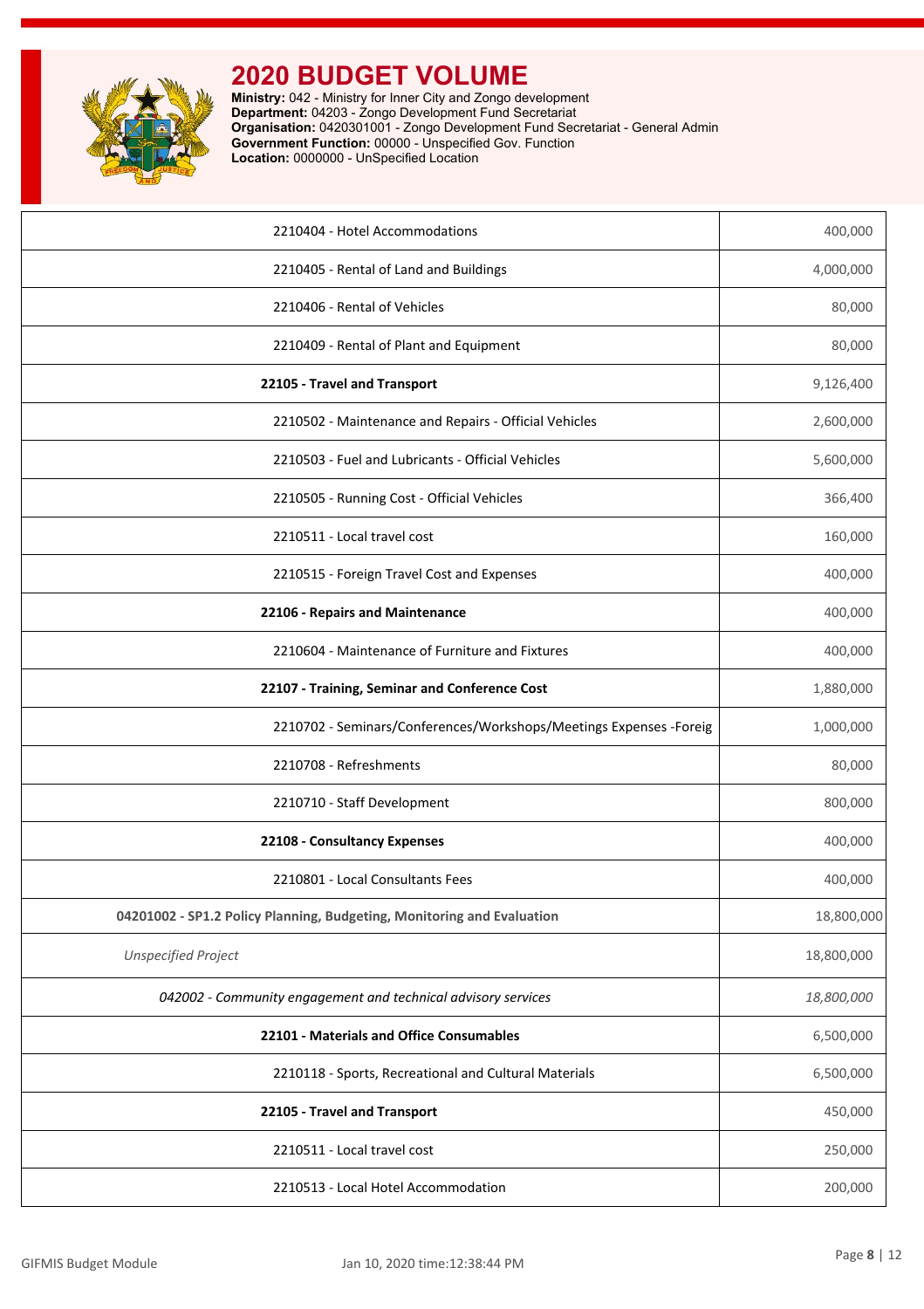

| 22106 - Repairs and Maintenance                                     | 11,700,000 |
|---------------------------------------------------------------------|------------|
| 2210601 - Roads, Driveways and Grounds                              | 5,500,000  |
| 2210607 - Repairs of Schools/Colleges                               | 6,200,000  |
| 22107 - Training, Seminar and Conference Cost                       | 150,000    |
| 2210702 - Seminars/Conferences/Workshops/Meetings Expenses - Foreig | 150,000    |
| 04201003 - SP1.3 Human Resource                                     | 30,000     |
| <b>Unspecified Project</b>                                          | 30,000     |
| 085204 - Recruitment, Placement and Promotions                      | 30,000     |
| 22107 - Training, Seminar and Conference Cost                       | 30,000     |
| 2210702 - Seminars/Conferences/Workshops/Meetings Expenses - Foreig | 30,000     |
| 04201004 - SP1.4 Research, Statistics And Information Management    | 10,875,000 |
| <b>Unspecified Project</b>                                          | 10,875,000 |
| 085801 - Research and Development                                   | 10,800,000 |
| 22105 - Travel and Transport                                        | 6,800,000  |
| 2210510 - Other Night allowances                                    | 2,000,000  |
| 2210511 - Local travel cost                                         | 2,800,000  |
| 2210513 - Local Hotel Accommodation                                 | 2,000,000  |
| 22107 - Training, Seminar and Conference Cost                       | 4,000,000  |
| 2210711 - Public Education and Sensitization                        | 4,000,000  |
| 085802 - Development and Management of Database                     | 75,000     |
| 22107 - Training, Seminar and Conference Cost                       | 25,000     |
| 2210709 - Seminars/Conferences/Workshops - Domestic                 | 25,000     |
| 22108 - Consultancy Expenses                                        | 50,000     |
| 2210801 - Local Consultants Fees                                    | 50,000     |
| 320102 - 10.3 Ensure equality by eliminating inequality laws        | 17,112,000 |
| 04201 - P1. Management and Administration                           | 17,112,000 |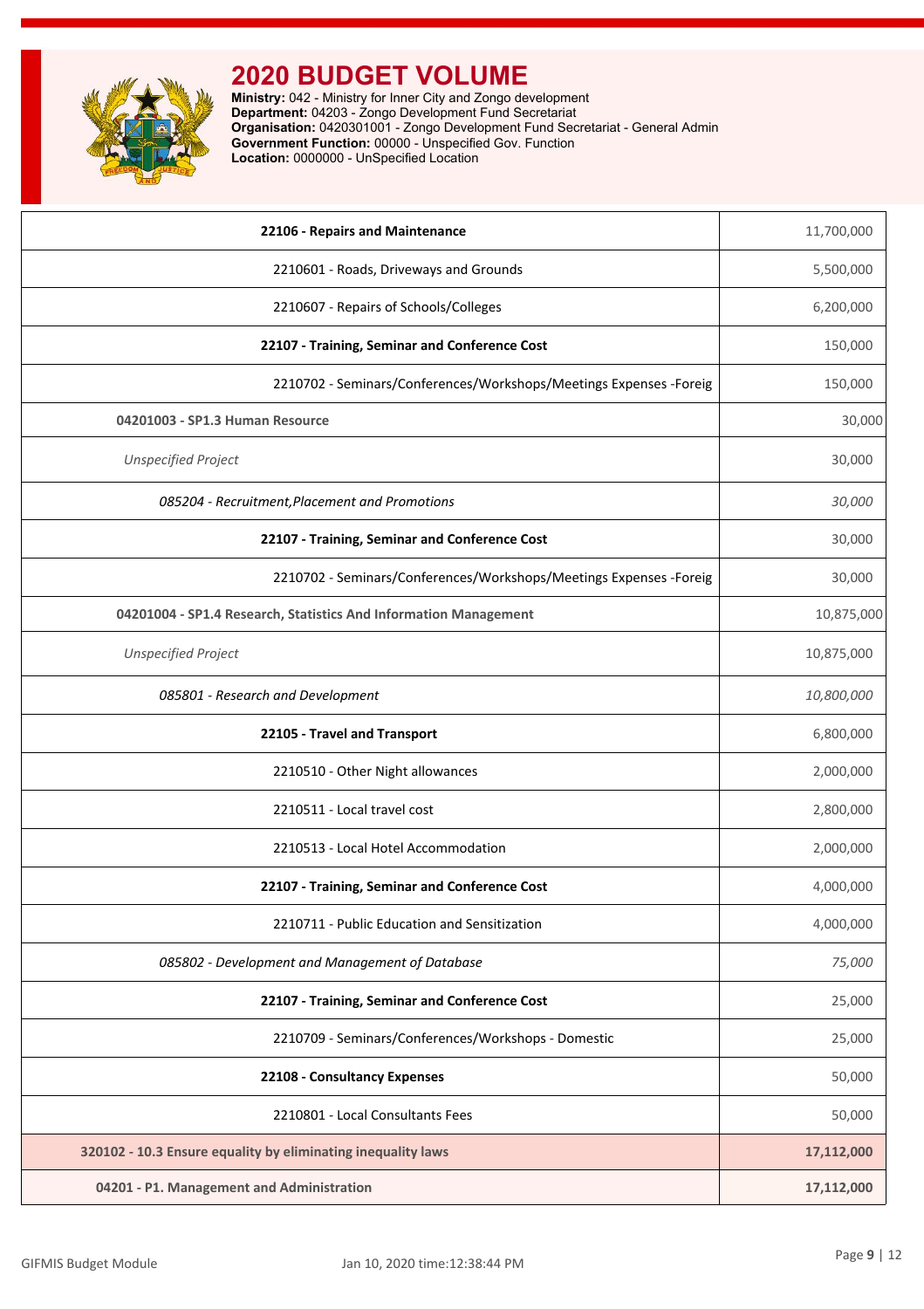

| 04201001 - SP1.1 General Administration and Finance                    | 1,120,000  |
|------------------------------------------------------------------------|------------|
| <b>Unspecified Project</b>                                             | 1,120,000  |
| 042001 - Particpatory community upgrading                              | 320,000    |
| 22102 - Utilities                                                      | 320,000    |
| 2210205 - Sanitation Charges                                           | 320,000    |
| 085203 - Scheme of Service                                             | 520,000    |
| 22107 - Training, Seminar and Conference Cost                          | 520,000    |
| 2210702 - Seminars/Conferences/Workshops/Meetings Expenses - Foreig    | 200,000    |
| 2210705 - Hotel Accommodation                                          | 120,000    |
| 2210710 - Staff Development                                            | 200,000    |
| 085204 - Recruitment, Placement and Promotions                         | 280,000    |
| 22107 - Training, Seminar and Conference Cost                          | 280,000    |
| 2210702 - Seminars/Conferences/Workshops/Meetings Expenses -Foreig     | 120,000    |
| 2210710 - Staff Development                                            | 160,000    |
| 04201002 - SP1.2 Policy Planning, Budgeting, Monitoring and Evaluation | 15,992,000 |
| <b>Unspecified Project</b>                                             | 15,992,000 |
| 085601 - Planning and Policy Formulation                               | 1,916,000  |
| 22107 - Training, Seminar and Conference Cost                          | 316,000    |
| 2210709 - Seminars/Conferences/Workshops - Domestic                    | 316,000    |
| 22108 - Consultancy Expenses                                           | 1,600,000  |
| 2210801 - Local Consultants Fees                                       | 400,000    |
| 2210802 - External Consultants Fees                                    | 1,200,000  |
| 085603 - Policies and Programme Review Activities                      | 4,900,000  |
| 22104 - Rentals/Lease                                                  | 400,000    |
| 2210404 - Hotel Accommodations                                         | 400,000    |
| 22105 - Travel and Transport                                           | 400,000    |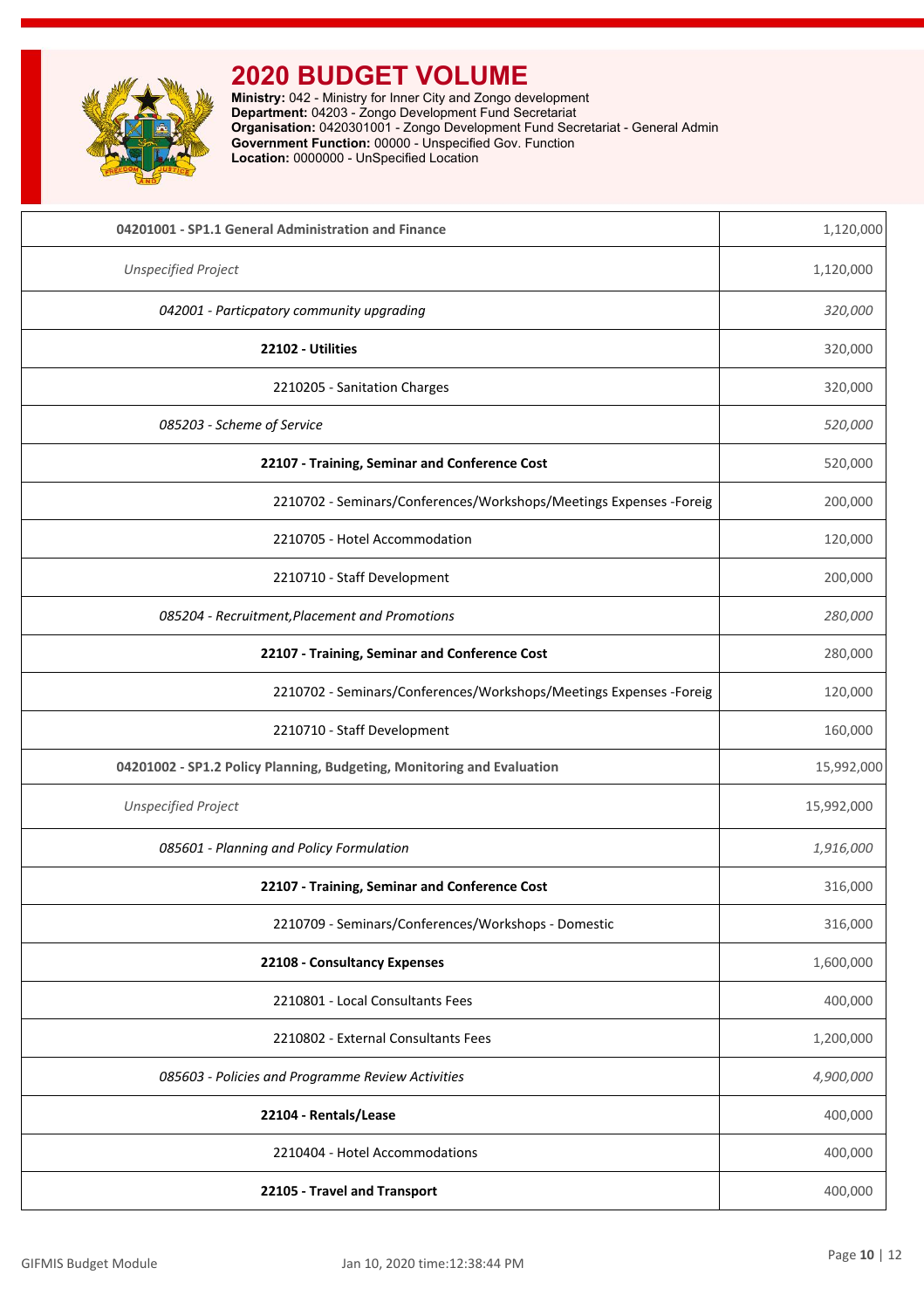

| 2210510 - Other Night allowances                                     | 200,000   |
|----------------------------------------------------------------------|-----------|
| 2210511 - Local travel cost                                          | 200,000   |
| 22108 - Consultancy Expenses                                         | 4,100,000 |
| 2210801 - Local Consultants Fees                                     | 100,000   |
| 2210802 - External Consultants Fees                                  | 4,000,000 |
| 085701 - Management and Monitoring Policies, Programmes and Projects | 1,956,000 |
| 22105 - Travel and Transport                                         | 1,956,000 |
| 2210511 - Local travel cost                                          | 1,956,000 |
| 085702 - Evaluaion and Impact Assesment Activities                   | 1,200,000 |
| 22104 - Rentals/Lease                                                | 400,000   |
| 2210404 - Hotel Accommodations                                       | 400,000   |
| 22105 - Travel and Transport                                         | 800,000   |
| 2210502 - Maintenance and Repairs - Official Vehicles                | 100,000   |
| 2210505 - Running Cost - Official Vehicles                           | 200,000   |
| 2210511 - Local travel cost                                          | 500,000   |
| 085802 - Development and Management of Database                      | 6,020,000 |
| 22101 - Materials and Office Consumables                             | 3,600,000 |
| 2210117 - Teaching and Learning Materials                            | 3,600,000 |
| 22107 - Training, Seminar and Conference Cost                        | 1,220,000 |
| 2210702 - Seminars/Conferences/Workshops/Meetings Expenses -Foreig   | 1,100,000 |
| 2210711 - Public Education and Sensitization                         | 120,000   |
| 22108 - Consultancy Expenses                                         | 1,200,000 |
| 2210801 - Local Consultants Fees                                     | 1,200,000 |
| <b>Unspecified Policy</b>                                            | 2,500,000 |
| 04201 - P1. Management and Administration                            | 2,500,000 |
| 04201001 - SP1.1 General Administration and Finance                  | 2,500,000 |